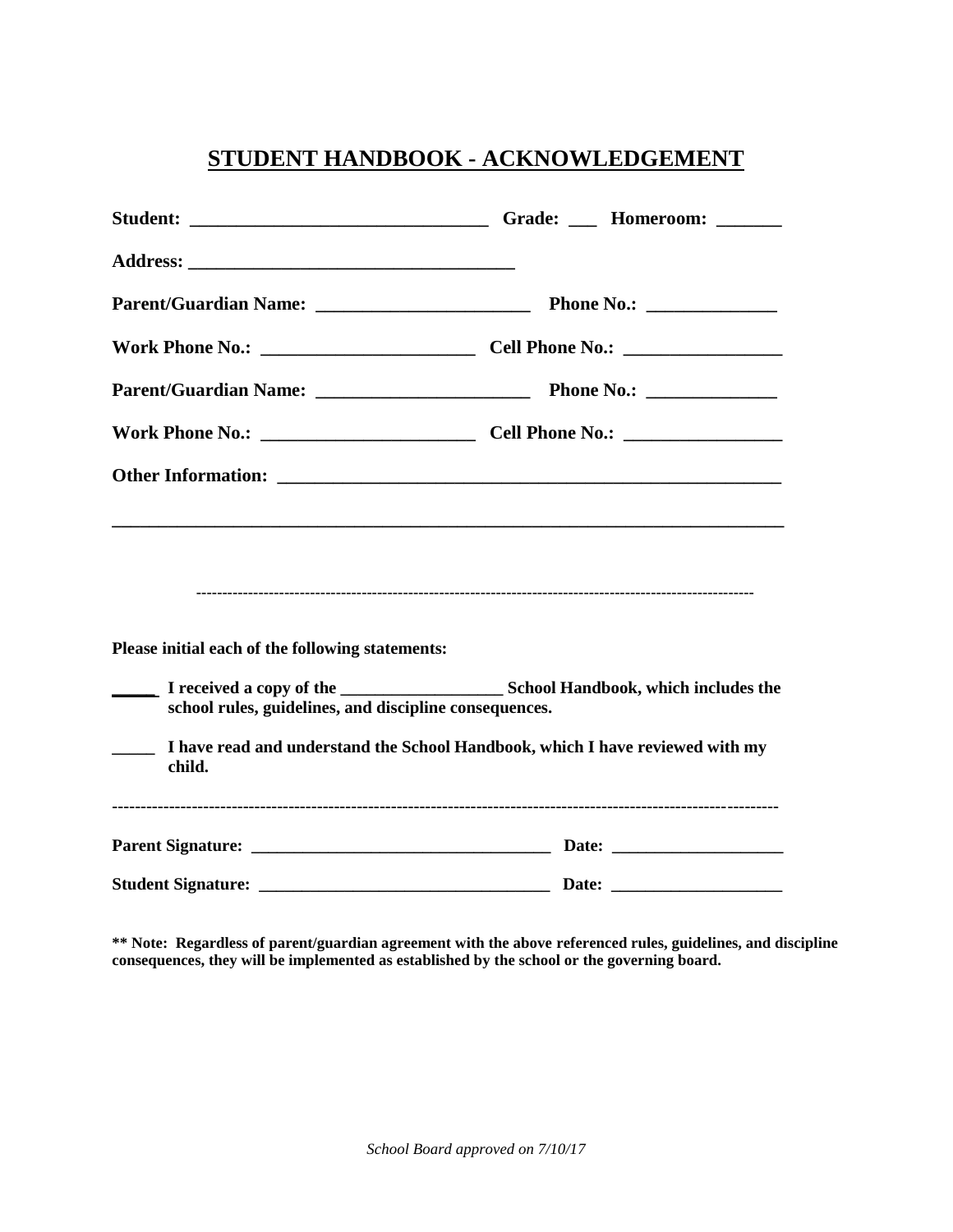# **STUDENT AND PARENT General Information**

**Superintendent: Gloria Dean**

**[gloriadean@wendenk8.org](mailto:gdean@wendenk8.org) School Phone number (928) 859-3806 Fax Number (928) 859-3958 E-Mail Address: scruz@wendenk8.org Our Policy Manuel is now available on line at www.azsba.org**

**Students are NOT to arrive at school before 7:30 a.m. School Begins at 8:00 a.m. and ends at 3:30 p.m. daily.**

Lockers will be assigned to students in the 4<sup>th</sup> – 8<sup>th</sup> grades. Do not share your locker combination number. **Please keep personal belongings in locker.**

**Sports: Wenden Elementary School offers a variety of sports for its students. It is believed that the 5th -8 th Grade level, participation in sports increases the chances of success. Students who participate in athletics must have a "C" minimum in all subjects. Students must meet eligibility requirements (stated later in this handbook) to participate in sports the following week.** 

## **SCHOOL POLICIES**

**Attendance: If a student is ill or must be absent from school, it is the responsibility of the parents to call the school before 8:30 a.m. The phone number is 859-3806. Tardiness is not accepted. A student is considered tardy if he/she is not in his/her seat when the final bell rings.**

**One criteria of a student's success in school is regular and punctual attendance. Frequent absences may lead to poor academic work, lack of social development and possible academic failure. No single factor may interfere with a student's progress more quickly than frequent tardiness or absence.**

**According to state law, it is the obligation of every parent to insure that every child under his/her care and supervision receives adequate education and training and, if of compulsory attendance age, attends school.**

**Transportation is a privilege**

**Bus Regulations: Students have the privilege of using the transportation services of Wenden Elementary School. Rigid standards of discipline must be maintained at all times in order to satisfy requirements. Whenever a driver must direct his/her attention away from the road, danger exists. Foremost in our minds is the safety of each passenger.**

**While riding the bus:**

- **1. Except for ordinary conversation, students shall observe quiet conduct on the bus.**
- **2. Students shall stay in their seat while the bus is in motion.**
- **3. Students shall not throw waste paper on the floor of the bus.**
- **4. Students shall not have food, candy, or drinks on the bus.**
- **5. No Part of the body shall be extended through the bus window.**
- **6. Students must be quiet while the bus is stopped for railway crossings**
- **7. Students shall not leave the bus from the emergency door unless an emergency exists. Discipline and Penalties:**
- **8. The riding privilege of a student may be revoked for violation of the rules or for conduct which is detrimental to the safe operation of the school bus.**
- **9. The driver is in full charge of the bus and the students.**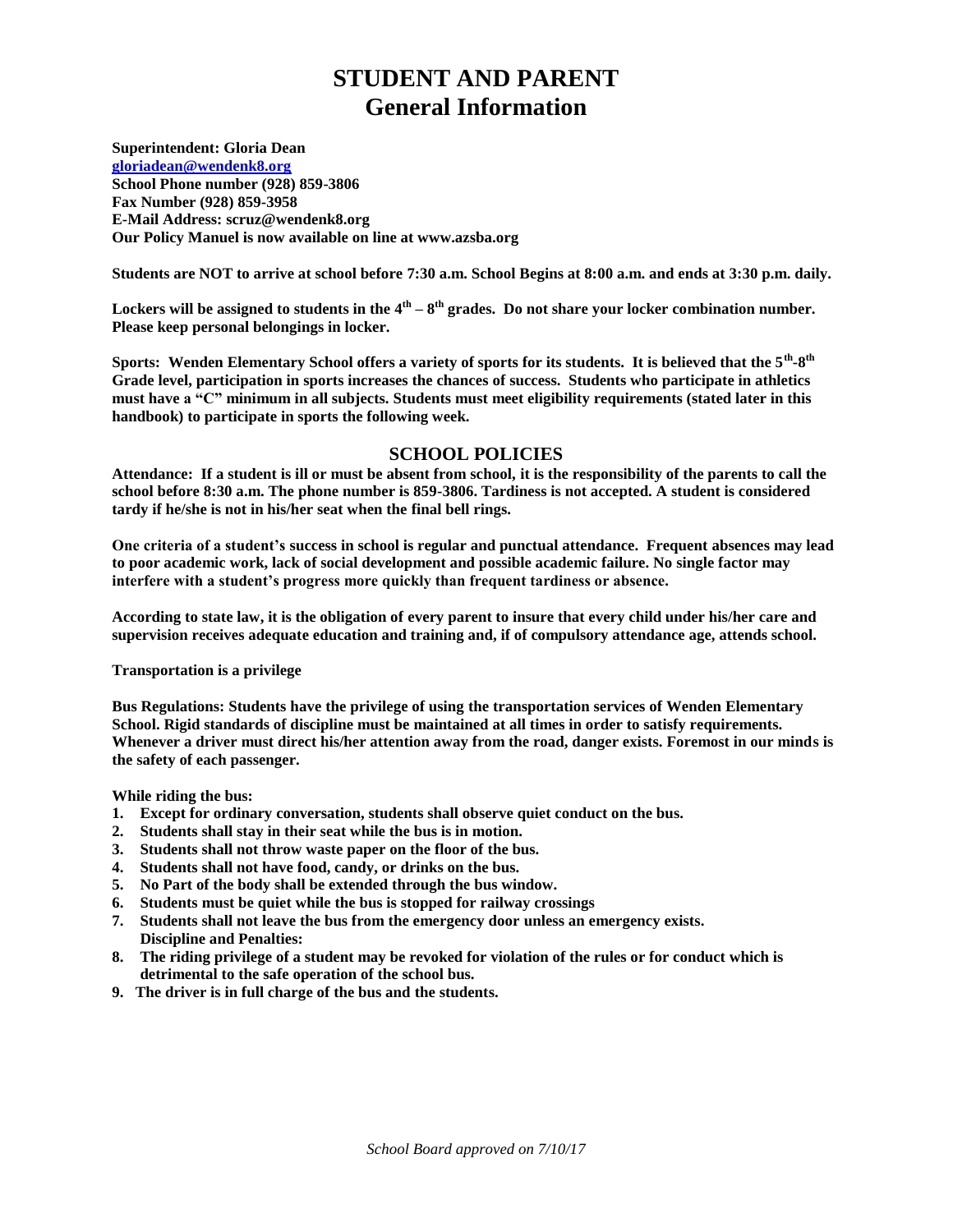## **STUDENT DRESS CODE**

**The Wenden Elementary School District encourages students to take pride in their attire as it relates to the school setting. All clothing worn to school is to be appropriate in nature as to provide for a conducive learning environment. A student's dress and appearance shall not present a health or safety problem or be of a disruptive nature.**

**Examples of unacceptable clothing and appearance include, but are not limited to the following:**

- **1. Items of attire with obscene words, slogans, or graphics.**
- **2. Items that promote alcohol, drugs, or tobacco are not to be worn or displayed.**
- **3. Gang related personalization on any clothing or accessories. ie Bandanas, nets etc.**
- **4. Bare midriffs (with arms raised above the head)**
- **5. See through or sheer blouses**
- **6. Clothing of any kind that leaves undergarments visible.**
- **7. Undershirts spaghetti straps with nothing worn over them.**
- **8. Shorts, dresses, or skirts are to be below the student's fingertips.**
- **9. Pants that are worn below the student's hips.**
- **10. Tops and dresses with less than 2 inches of shoulder strap at its narrowest point.**

**11. Low cut shirts or blouses.**

- **12. Clothing with holes in inappropriate places.**
- **13. Jewelry shall not be worn if it presents a safety hazard to self and/or others.**
- **14. No hats or caps to be worn indoors.**

**15. Bare feet are never acceptable. In the interests of student safety, shoes must be worn at all times. Closed shoes are to be worn for any type of physical activity, such as physical education, etc.**

**No plastic or rubber flip flops - they can be dangerous as there is no support for the sole and will not provide protection.** 

*These same dress code rules apply at school, on school trips, or at any school activity. Keep in mind that coaches or sponsors may have stricter dress codes for their teams.*

**Complaints and Concern: If a student or parent has a concern about school policy or an employee, the following procedure should be followed in order to resolve the problem as quickly as possible:**

- **1. Contact administrator and ask to speak to the employee for communication purposes who you have a complaint about to discuss both sides of the story.**
- **2. If the problem still exists, contact the district administrator.**
- **3. Finally, if unresolved, make a request to the District Administrator to place the complaint on the following month's Board of Education agenda for further discussion.**

**Eligibility: The Wenden Elementary School Pupil Participation in Extracurricular Activities Policy reads that "Students must pass all subjects identified in the Minimum Proficiency Level Guidelines at minimum proficiency level each week to be eligible the following week." The minimum proficiency level is 70% (C) cumulative weekly grade per subject. Subjects include Math, Language Arts, Social Studies and Science.**

**Honor Roll: Every quarter, Wenden Elementary School publishes it quarterly honor roll. Qualifications for the Principal's Honor Roll are a 90% average or above. Qualifications for the Teacher's Honor Roll are an 80% average or above. Subjects included in the average are: Math, Language Arts, Social Studies and Science.**

**Fire Drills: Fire Drills will be conducted monthly throughout the school year. Everyone will move in an orderly and silent manner to points directed by their teacher where roll will be taken. If a student pulls the fire alarm, law enforcement will be notified.**

**Food and Beverages at School: There is pride at Wenden Elementary School. Everyone must work together to keep our school attractive. No food or drink is allowed in the classroom unless authorized by the teacher.**

**Parent/Teacher Conferences: Parent/Teacher conferences are scheduled quarterly. Please make every effort to attend. If you wish to meet with teachers at other times during the year, please call the office to set up a meeting.**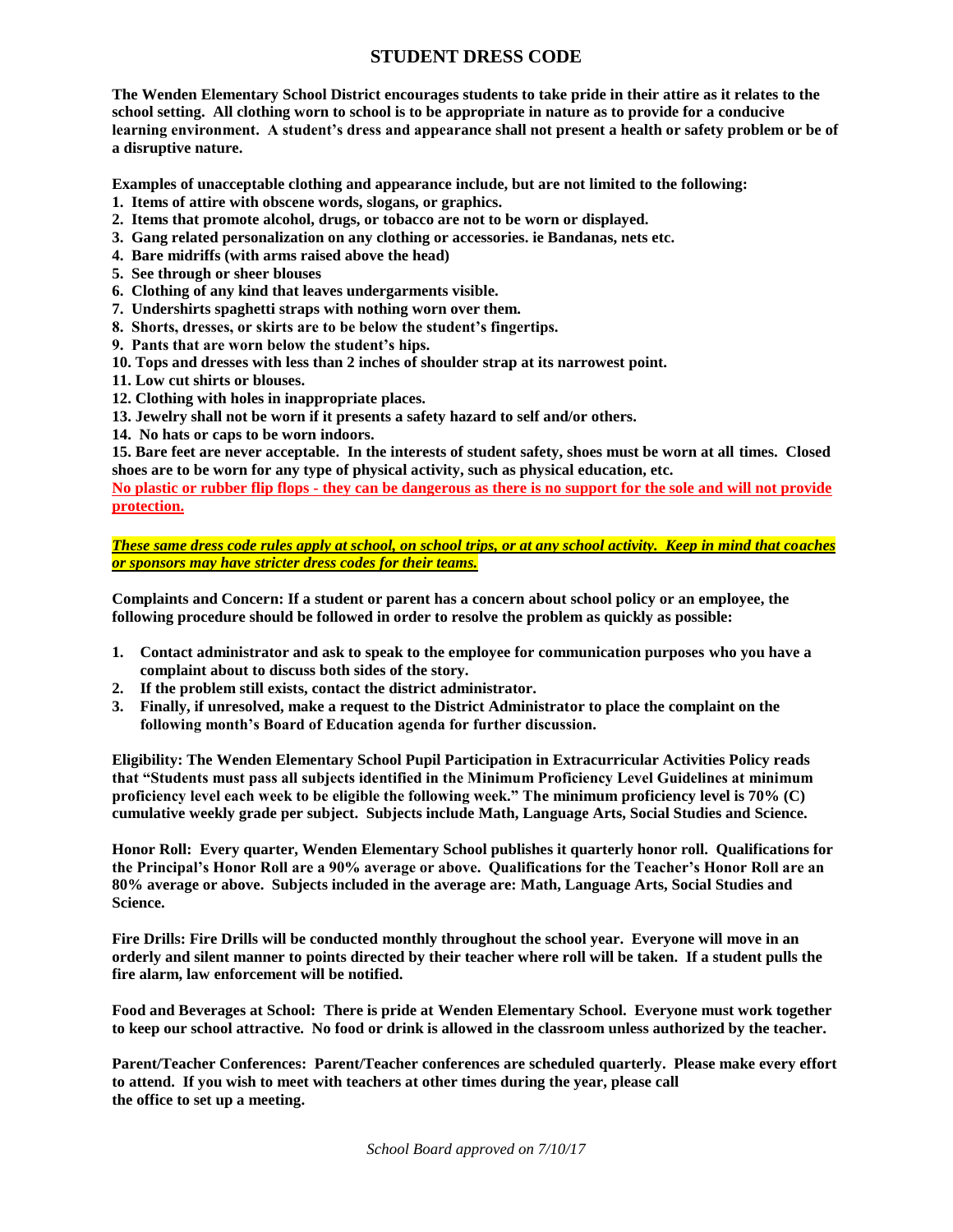**Phone: Students in Wenden Elementary School are required certain expectations. One of these responsibilities is to remember to bring all necessary items to school. Phones calls will be allowed in an emergency only at the discretion of the principal and secretaries.**

**Valuables at School: Students, not the school, are responsible for their personal property. Personal property should be taken home after school and when at school kept in the student's personal locker. Sharing lockers is not allowed, too many items get lost. Be smart and take care of any valuable items by leaving them at home.**

**Electronic Items: In order to provide an environment conducive to learning and to help prevent the theft of personal property students are prohibited from possessing the following items at Wenden Elementary School:**

**\*Cell Phones - must be turned into the office where they will be kept throughout instructional time. If cell phones are not turned into the office they will given 1 verbal warning. On the second offense the phone will be released to a parent only.**

**\*Ipad \* Iphones \*Ipod \*MP3 Players \*GameBoy entertainment games and cartridges \* PSP \*Any electronic items that causes disruptions or disturbances**

**Any item that is determined to be disruptive in the classroom and disturbs the environment conducive to learning will be turned into the office. Students who willingly disregard this may be subject to disciplinary charges under the guidelines as stated in the Disciplinary Plan. Questions concerning any item as to the appropriateness of possessing that item should be referred to the office.**

**Use of Tobacco Products: No one is permitted to use any tobacco products at any time in the school buildings, on the buses, on school grounds, or at any school sponsored activities.**

**Wenden Elementary School is a Drugs and Alcohol School Free Zone: Alcohol and drugs are not allowed at school. Anyone possessing these items will immediately be sent to the office where parents and local law enforcement will be notified by the administrator.**

**Administering Medicines to Students: Medications are rarely necessary for pupils during the school day. They are justified only in chronic health conditions or short-term acute health conditions. The following regulations must be followed for school personnel to administer medications at school:**

- **1. Written orders from the student's physician must be on file at the school stating:**
	- **a. Student's name**
	- **b. Name of medicine**
	- **c. Dosage**
	- **d. Purpose of medication**
	- **e. Time of day medication is to be given**
	- **f. Anticipated number of days it needs to be taken**
	- **g. Possible side effects**
- **2. The medication must be brought to school in a container appropriately labeled by the pharmacy or physician.**
- **3. An individual record will be kept of such prescription medicines administered by school personnel.**

**Unless these requirements can be met, medications will not be administered at school.**

### **WE NEED PARENTS**

**Parents are necessary in order for the team to be complete. You are the first and most important teacher your child will ever have. It is tremendous responsibility, but as a team working together, we will be successful. Volunteer your time for any idea you have. We value your input. There are some programs in place that could use parent volunteers, and some programs that need to be started. If there are any suggestions as to how the school could be made better, come and share these ideas.**

**We encourage you to visit our school whenever you can. Support the students in the activities offered at the school. Encourage them to participate. Activities enhance the educational process for students.**

*School Board approved on 7/10/17*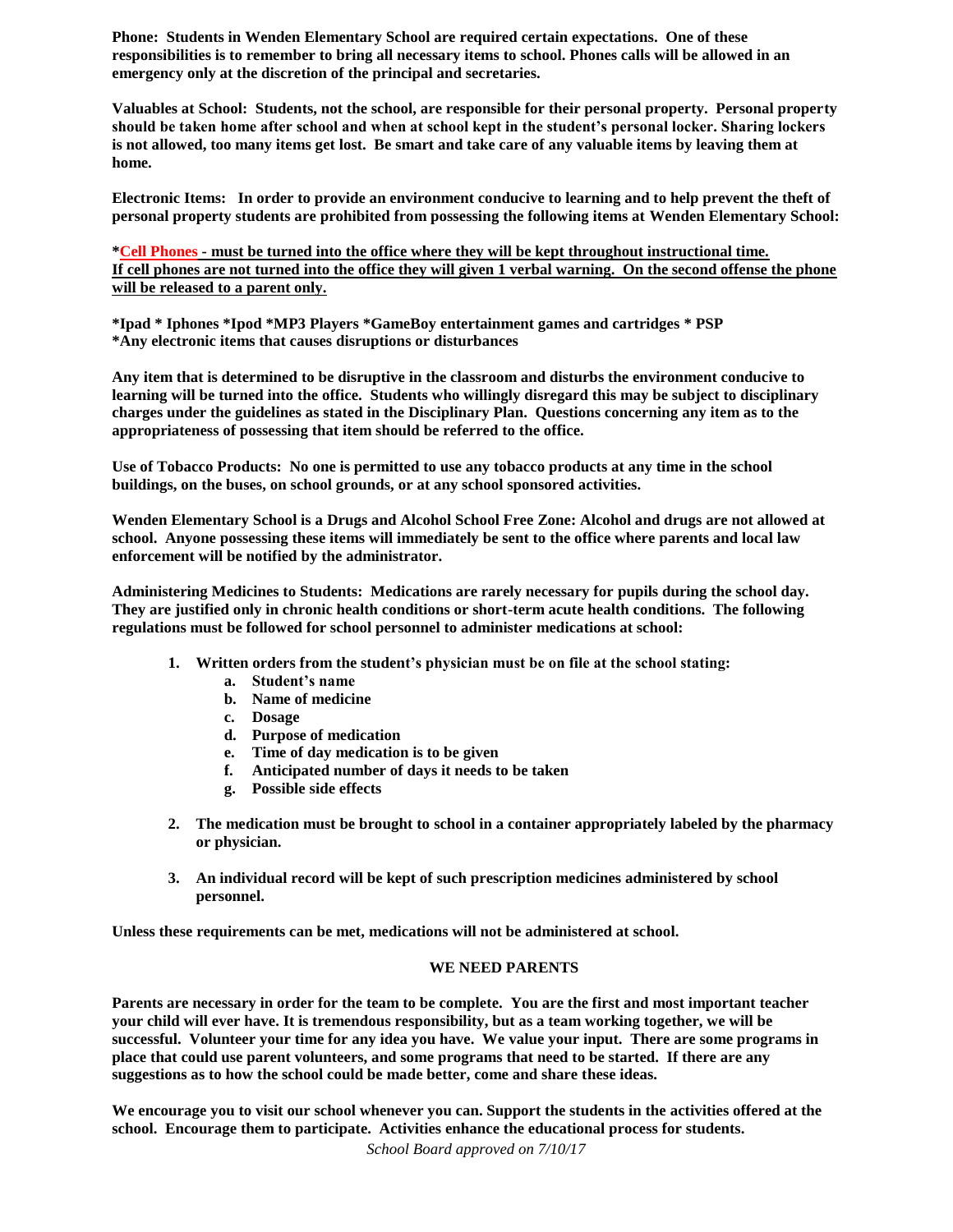# **LA PAZ COUNTY TRUANCY INFORMATION**

Updated 4/23/10 by Karen Hobbs, Prosecuting Attorney

# **1. NO COURT ORDER IN PLACE**

- A. Juvenile or Parent
	- i. Once a student has their  $6<sup>th</sup>$  unexcused absence or has been absent more than ten percent of the attendance days for the year (the  $19<sup>th</sup>$  absence at schools with fiveday weeks and the  $15<sup>th</sup>$  absence at schools in four-day weeks), school official shall send all documentation to the County Attorney's office for review and possible filing of incorrigibility charges against the juvenile and/or misdemeanor charges against the parent. Cases may also be referred for intermediate intervention prior to this point.
	- ii. The County Attorney may choose to file charges against either the child or parent. As a general rule, charges will be filed against the parent if the child is younger than 11 years old. However, regardless of the juvenile's age, the County Attorney's office may file charges against the parent upon proof that the parent is the cause of the juvenile's poor attendance.
	- iii. At the first court appearance, the judge is likely to issue a court order stating that the juvenile shall have no unexcused absences or tardies. The County Attorney's Office will notify the school of this action and the school will flag the juvenile's attendance records and notify the prosecuting attorney of any violations.
	- iv. The judge will then schedule a review hearing approximately 30 days from the advisory/initial appearance. At the review hearing, if the juvenile has had no unexcused absences or tardies for the 30 days, the prosecuting attorney may consider dismissing the case. Should future violations occur in the same school year, the charges could be refilled.

## **2. COURT ORDER IN PLACE**

## A. Juvenile

- i. If the juvenile has an unexcused absence or tardy or additional excessive absences due to the actions of the juvenile, then the juvenile is in violation of the court order.
- ii. The school will document the absence or tardy and notify the County Attorney's office of the violation as soon as possible.
- iii. The case will be added to the next court calendar for a status hearing. At that hearing, the juvenile will either make an admission (to being incorrigible) or the matter will be set for an adjudicatory (trial in the juvenile court).
- iv. If the juvenile admits or is adjudicated incorrigible, disposition (sentencing) will be at the judge's discretion. *Possible* options for the judge:
	- 1. send the juvenile to detention for the weekend
	- 2. place the juvenile on probation
- B. Parent
	- i. The school will document the juvenile's absence and notify the County Attorney's office of the violation as soon as possible.
	- ii. The case will be added to the next court calendar for a status hearing. At that hearing the parent will either plead guilty to the charge, a class 3 misdemeanor, or the matter will be set for trial.
	- iii. If the parent pleads guilty or is found guilty, sentencing will be at the judge's discretion. *Possible* options for the judge:
		- 1. Place the parent on probation with any jail time suspended. If the juvenile has another unexcused absence while the parent is on probation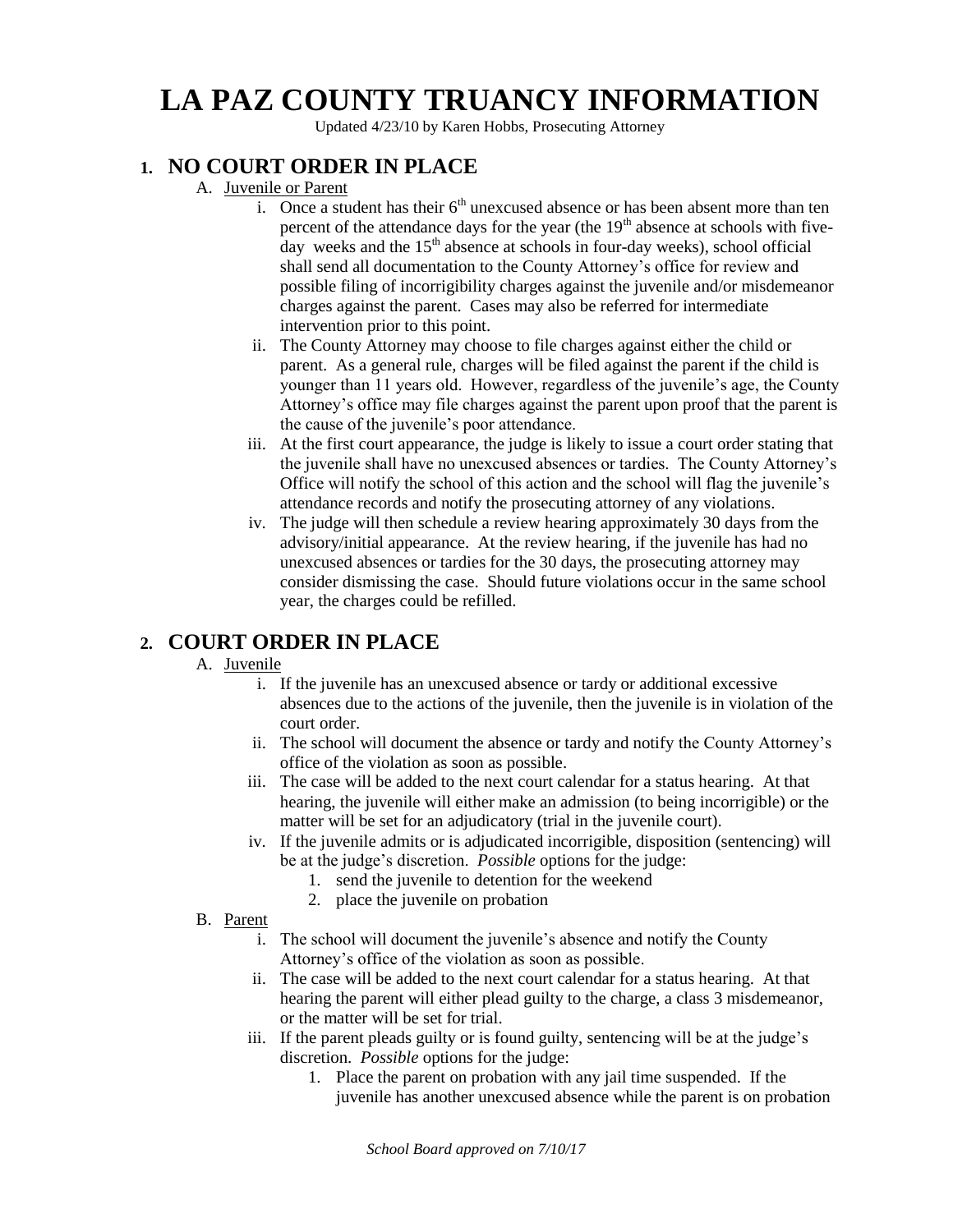and that absence is due to actions taken, or not taken, by the parent, the parent may serve 24 hours in jail.

- 2. Fine the parent up to \$500
- 3. Place the parent in jail up to 30 days
- iv. *Possible* options for the prosecutor: Charge interfering with judicial proceedings, a class one misdemeanor with consequences of fines up to \$2500 and 6 months in jail.

## **Addition to Truancy Policy to Address Tardiness (as of 8-12-10)**

Existing Law allows for prosecution of tardies in extreme cases:

- Habitual Truancy is unexcused absence from at least one class period out of five school days. § 15-803.
- Parents are required to ensure the child is enrolled and attends school the *full time* school is in session. § 15-802.
- Contributory delinquency and/or contributory dependency may apply to truancy matters. § 13-3613.

Schools have asked for help. The first period class is typically reading. The superintendents explained that the child who continually misses reading or other critical instruction, whether by missing full days or by missing accumulated minutes equivalent to full days due to tardiness, is at a significant disadvantage in learning the required material. The problem will become more pronounced when the new legislation requiring grade-level reading for promotion from third grade goes into effect. Only a few families need this extra 'encouragement'. By having a policy that leads eventually to some consequence, the school has a better means to encourage compliance, which in turn helps children succeed in school.

It is expected that prosecution for tardies will be quite rare. A great deal of the success of the regular truancy program lies in its existence. The simple fact of having a systematic plan for dealing with truancies reduces truancies. Parents know there are consequences for nonattendance, and their kids are attending. It is very common to hear that a child has no more attendance issues after one court appearance.

The tardy policy would be modeled after the county truancy policy, providing increasing levels of consequences for continued violations. The proposed tardy policy is based on a 75-minute class period, although most classes are of shorter duration. Prosecution, the last resort, will only become an option after a child has accumulated more than five full class periods of unexcused absences through tardies. Five full class periods equals 375 minutes. Consequences, based on the accrued unexcused minutes missed from class for tardies, would be as follows:

| Action         | Triggered by |                                                    |
|----------------|--------------|----------------------------------------------------|
| <b>Step</b>    | # of Minutes | Consequence                                        |
|                | 100          | verbal warning to parent from attendance secretary |
| 2              | 150          | warning letter from school                         |
| 3              | 225          | warning letter from county school superintendent   |
| $\overline{4}$ | 300          | team meeting with school, parent, Karen & Ray      |
| 5              | $375+$       | file charges against parent                        |

This tardy policy is intended to apply only where children are in grades  $K - 8$  and fall within the compulsory education laws and are dependent upon their parents for getting to school on time. Where the child is responsible for being tardy or in the upper grades where the school has procedures in place for dealing with tardiness, this policy would not apply.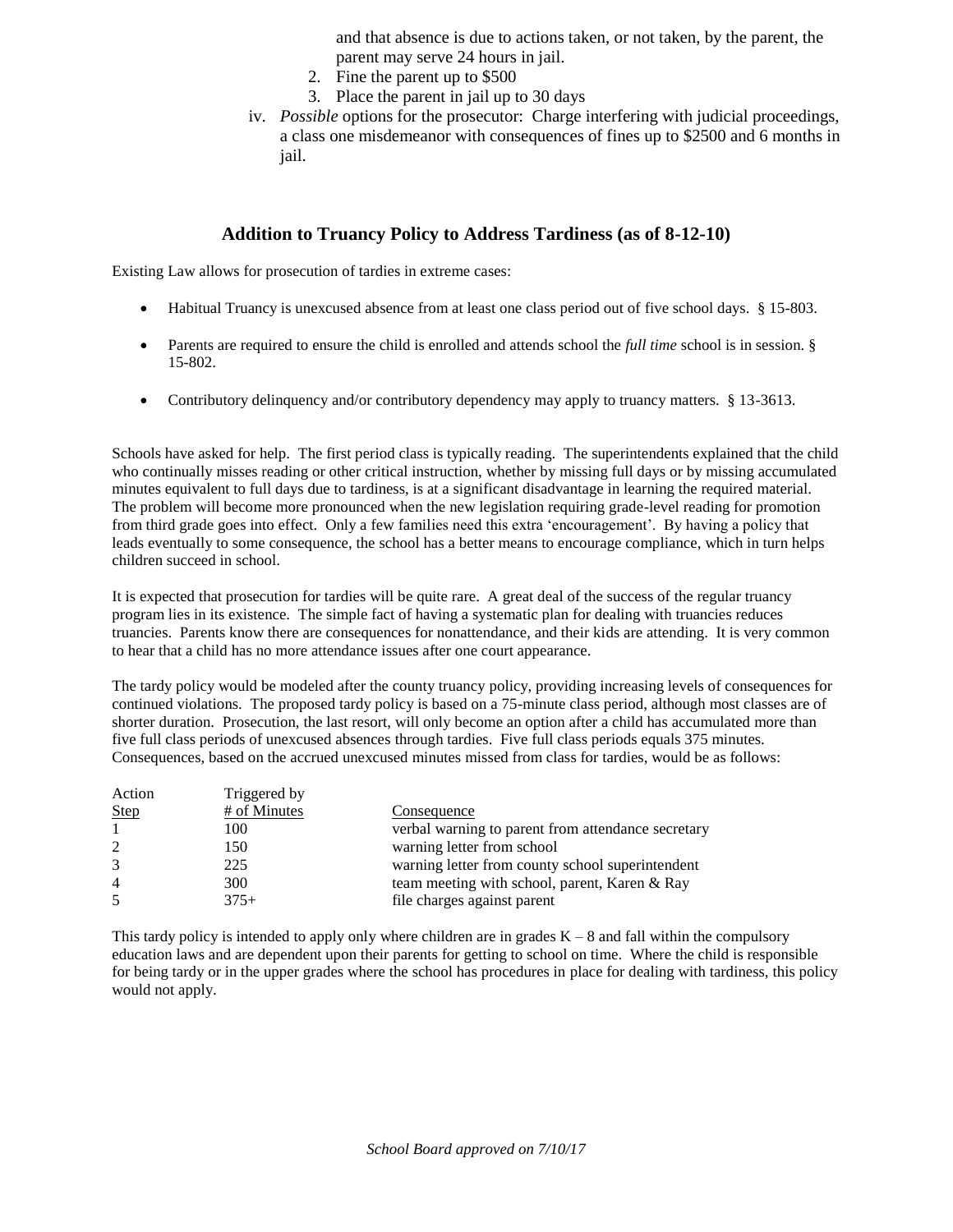## **STUDENT DISCIPLINE**

#### *Purpose of Disciplinary Plan*

The purpose of this plan is to 1) define behavior by a student that will result in disciplinary consequences and 2) set forth a due process procedure for various types of behaviors. A student who engages in behavior outlined by this plan will be disciplined.

#### *Discipline Plan*

The following is a guideline for maintaining an orderly learning environment at Wenden Elementary School. Students who choose not to follow the rules below will be dealt with according to the guidelines listed. The teacher or administration may consider extenuating circumstances when carrying out the following regulations.

#### *School Wide Rules*

The first step in establishing an organized and methodical environment conducive to learning is to establish and implement school wide rules, so that the students come to depend on finding the same expectations throughout the school.

- 1. Do not bring food or drink in school buildings.
- 2. Be in your assigned seat when the tardy bell stops ringing.
- 3. Come to class prepared to work with all required materials.
- 4. Be respectful of all people. Do not interrupt learning. Do not use profanity. Keep you hands, feet and objects to yourself.

| <b>Problem Area</b>                                            | <b>Occurrence</b> |                                                                    | <b>Range of Action</b>                                               |
|----------------------------------------------------------------|-------------------|--------------------------------------------------------------------|----------------------------------------------------------------------|
| Setting off false fire alarms                                  | First             | Referral/Parental Involvement                                      | Short-term suspension                                                |
|                                                                | Repeated          | Short-term suspension                                              | Long-term suspension                                                 |
| Loitering/trespassing                                          | First             | Informal talk                                                      | Short-term suspension                                                |
|                                                                | Repeated          | Parental Involvement                                               | Long-term suspension                                                 |
| <b>DISORDERLY CONDUCT</b>                                      |                   |                                                                    |                                                                      |
| Disturbing a school meeting                                    | First             | Informal talk                                                      | Short-term suspension                                                |
| or activity                                                    | Repeated          | Parental Involvement                                               | Long-term suspension                                                 |
| Vulgar or obscene                                              | First             | Informal talk                                                      | Short-term suspension                                                |
| Language/gestures                                              | Repeated          | Parental Involvement                                               | Long-term suspension                                                 |
| Purposely Disruptive classroom<br>Behavior                     | First<br>Repeated | Informal talk<br>Parental Involvement                              | Short-term suspension<br>Long-term suspension/<br>Removal from class |
| Engaging in lewd                                               | First             | Informal talk                                                      | Long-term suspension                                                 |
| Behavior                                                       | Repeated          | Parental Involvement                                               | Expulsion                                                            |
| <b>Ethnic slurs</b>                                            | First             | Informal talk                                                      | Short-term suspension                                                |
|                                                                | Repeated          | Parental Involvement                                               | Long-term suspension                                                 |
| Weapons (other than<br>Firearm, explosive device,<br>Or knife) | First<br>Repeated | Short-term suspension<br>Long-term suspension                      | Expulsion<br>Expulsion                                               |
| Firearm, explosive device,<br>Or knife on school grounds       | First             | Suspended for a period<br>of not less than one year<br>or expelled | Suspended for a period<br>of not less than one year<br>or expelled   |
|                                                                | Repeated          | Suspended for a period<br>of not less than one year<br>or expelled | Suspended for a period<br>of not less than one year<br>or expelled   |
| Gambling                                                       | First             | Informal talk                                                      | Short-term suspension                                                |
|                                                                | Repeated          | Parental Involvement                                               | Long-term suspension                                                 |

#### **INFRACTION AGAINST AUTHORITY**

| Insubordination           | First    | Informal talk                                     | Short-term suspension |
|---------------------------|----------|---------------------------------------------------|-----------------------|
|                           | Repeated | Parental Involvement                              | Long-term suspension  |
| Obstructing Investigation | First    | Informal talk<br>School Board approved on 7/10/17 | Long-term suspension  |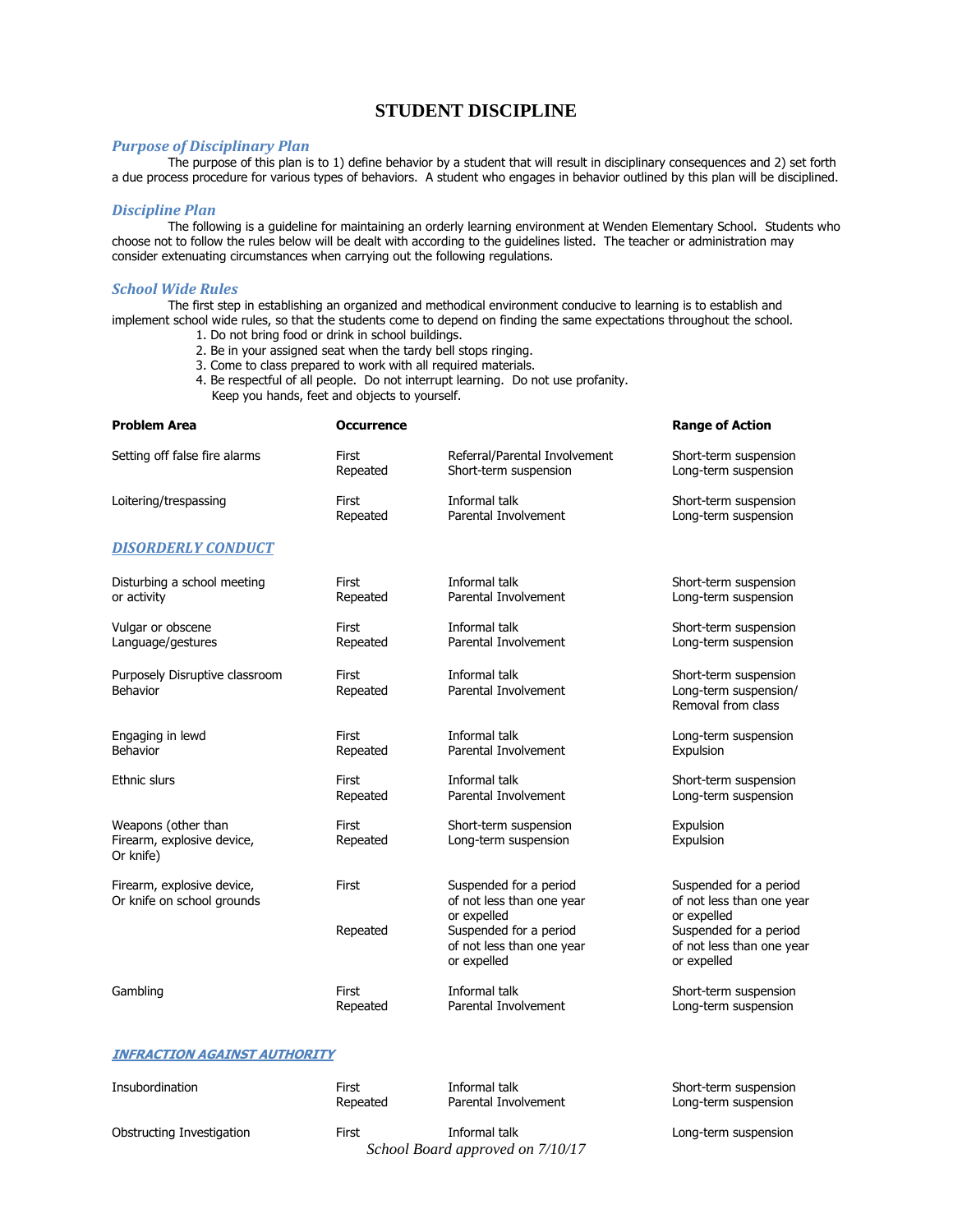|                                      | Repeated | Short-term suspension                         | Expulsion                                     |
|--------------------------------------|----------|-----------------------------------------------|-----------------------------------------------|
| Insult/verbal abuse of               | First    | Parental Involvement                          | Short-term suspension                         |
| Faculty/staff member                 | Repeated | Short-term suspension                         | Long-term suspension                          |
| Assault of faculty or staff          | First    | Short-term suspension                         | Expulsion                                     |
| Member                               | Repeated | Long-term suspension                          | Expulsion                                     |
| Giving false ID or Information First | Repeated | Parental Involvement<br>Short-term suspension | Short-term suspension<br>Long-term suspension |
| Resisting authority                  | First    | Parental Involvement                          | Long-term suspension                          |
|                                      | Repeated | Short-term suspension                         | Expulsion                                     |
| Forgery                              | First    | Informal talk                                 | Long-term suspension                          |
|                                      | Repeated | Short-term suspension                         | Long-term suspension                          |
| Violation of Governing               | First    | Informal talk                                 | Short-term suspension                         |
| Board or school rules                | Repeated | Short-term suspension                         | Long-term suspension                          |

## *INFRACTION AGAINST PROPERTY*

| Vandalism or destruction<br>Of property at school | First    | Parental involvement     | Long-term suspension<br>(reimbursement to District) |
|---------------------------------------------------|----------|--------------------------|-----------------------------------------------------|
|                                                   | Repeated | Short-term suspension    | Long-term suspension<br>(reimbursement to District) |
| Theft of property                                 | First    | Parental involvement     | Long-term suspension                                |
|                                                   | Repeated | Parent & SRO Involvement | Long-term suspension                                |
| Arson                                             | First    | Long-term suspension     | Expulsion                                           |
|                                                   | Repeated | Long-term suspension     | Expulsion                                           |
| Malicious mischief                                | First    | Informal talk            | Long-term suspension                                |
|                                                   | Repeated | Parental Involvement     | Expulsion                                           |

## *INFRACTION AGAINST OTHERS*

| Endangerment                    | First    | Parental Involvement       | Parental involvement |
|---------------------------------|----------|----------------------------|----------------------|
|                                 | Repeated | Long-term suspension       | Expulsion            |
| Creating a hazardous or         | First    | Parental Involvement       | Long-term suspension |
| Physically offensive condition  | Repeated | Short-term suspension      | Expulsion            |
| Harassment/threats/verbal abuse | First    | Informal talk              | Long-term suspension |
|                                 | Repeated | Parental Involvement       | Expulsion            |
| Slander                         | First    | Parental Involvement       | Long-term suspension |
|                                 | Repeated | Parental & SRO Involvement | Long-term suspension |
| Extortion                       | First    | Parental Involvement       | Long-term suspension |
|                                 | Repeated | Short-term suspension      | Expulsion            |
| <b>Physical Assault</b>         | First    | Parental Involvement       | Expulsion            |
|                                 | Repeated | Parental & SRO Involvement | Expulsion            |
| Improper sexual advances        | First    | Parental Involvement       | Expulsion            |
|                                 | Repeated | Parental & SRO Involvement | Expulsion            |
| Fighting                        | First    | Parental Involvement       | Long-term suspension |
|                                 | Repeated | Parental & SRO Involvement | Expulsion            |
| Hazing                          | First    | Parent Involvement         | Long-term suspension |
|                                 | Repeated | Parental & SRO Involvement | Expulsion            |
| Obstructing vehicular or        | First    | In-house suspension        | Long-term suspension |
| Pedestrian traffic              | Repeated | Short-term suspension      | Expulsion            |